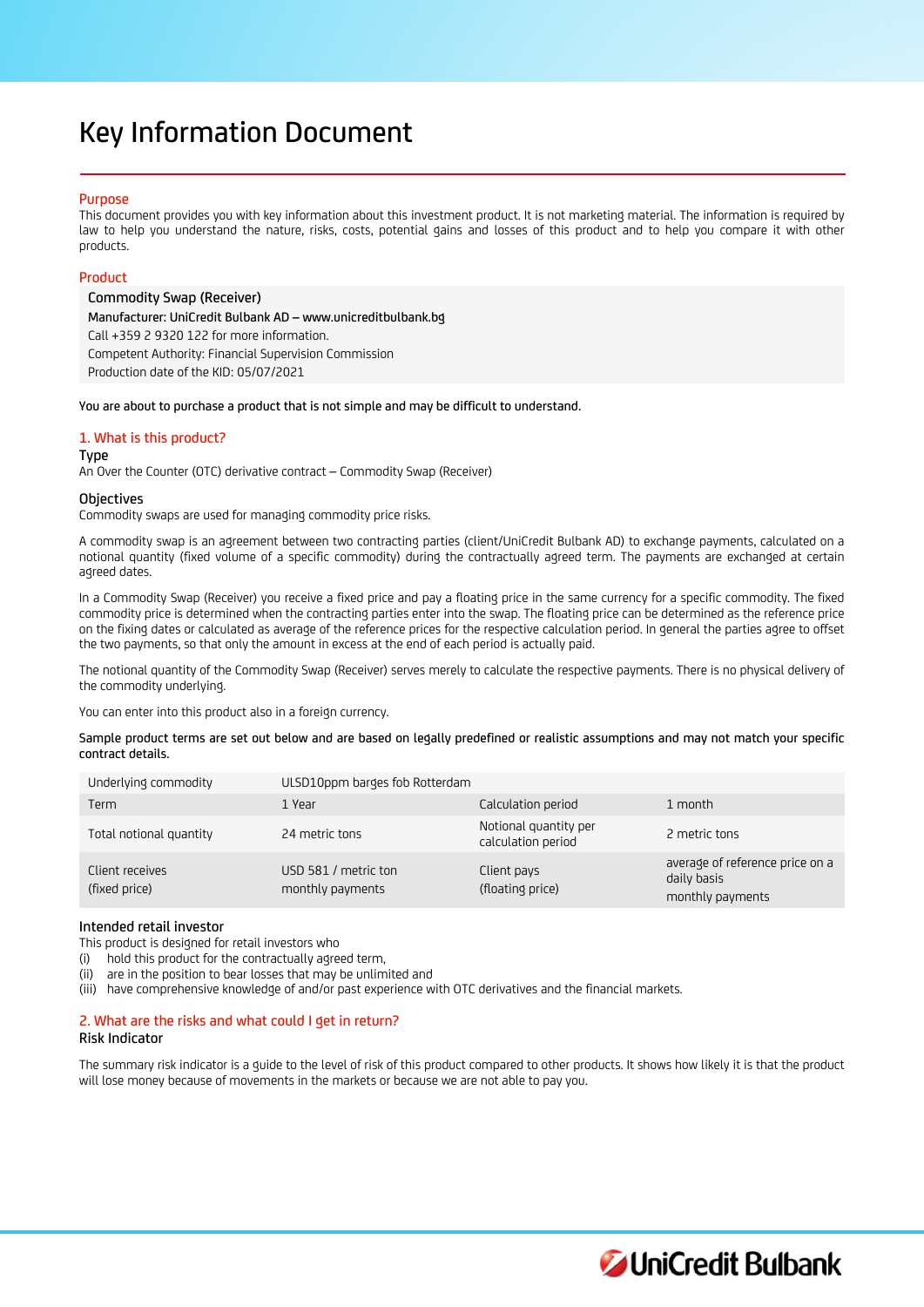We have classified this product as 7 out of 7, which is the highest risk class.



Be aware of currency risk. You may pay and/or receive payments in a different currency, so the final return you will get depends on the exchange rate between the two currencies. This risk is not considered in the indicator shown above.

In some circumstances you may be required to make payments to pay for losses. The total loss you may incur may be significant.

This product does not include any protection from future market performance so you could incur significant losses.

#### Performance Scenarios

Market developments in the future cannot be accurately predicted. The scenarios shown are only an indication of some of the possible outcomes based on recent returns. Actual returns could be lower.

#### Notional quantity 24 metric tons

| <b>Scenarios</b>      |                                            | 1 Year<br>(Recommended<br>holding period) |
|-----------------------|--------------------------------------------|-------------------------------------------|
| Stress scenario       | What you might get back or pay after costs | USD -46,405                               |
|                       | Average return/loss each year              | $-320.94%$                                |
| Unfavourable scenario | What you might get back or pay after costs | USD -5,143                                |
|                       | Average return/loss each year              | $-35.57%$                                 |
| Moderate scenario     | What you might get back or pay after costs | <b>USD -662</b>                           |
|                       | Average return/loss each year              | $-4.58%$                                  |
| Favourable scenario   | What you might get back or pay after costs | <b>USD 2,671</b>                          |
|                       | Average return/loss each year              | 18.47 %                                   |

This table shows the money you could get back or pay over the next 1 Year, under different scenarios, assuming a notional quantity of 24 metric tons. The scenarios shown illustrate how your investment could perform. You can compare them with scenarios of other products.

The scenarios presented are an estimate of future performance based on evidence from the past on how the value of this investment varies, and are not an exact indicator. What you get or pay will vary depending on how the market performs and how long you keep the product.

The stress scenario shows what you might get back or pay in extreme market circumstances, and it does not take into account the situation where we are not able to pay you.

The figures shown include all the costs of the product itself, but may not include all the costs that you pay to distributor. The figures do not take into account your personal tax situation, which may also affect how much you get back or pay.

## 3. What happens if UniCredit Bulbank AD is unable to pay out?

Counterparties of derivative transactions are exposed to the risk that UniCredit Bulbank AD becomes unable to discharge its obligations under the transaction, for example in the case of an insolvency (inability to pay or overindebtedness) or in the case resolution measures are taken by an authority against the credit institution. Such a decision to take resolution measures can, for example, be taken if the assets of the institution are less than its liabilities, where it is unable or will, in the near future, be unable to pay its debts or other liabilities as they fall due, or where it requires extraordinary public financial support. Where resolution measures are taken, the competent resolution authority can decide on an early termination of the derivative transaction. In the case such early termination results in a claim of the counterparty against the credit institution, the decision of the resolution authority can lead to a partial or complete reduction of the principal amount of this claim or in a conversion of this claim in to equity (shares or other types of equity).

If UniCredit Bulbank AD does not fulfil its obligations connected with the product or is unable to pay, you can lose part of or the full payout or can suffer an unlimited loss. This product is not protected by any deposit guarantee scheme, legal or otherwise, or any other type of guarantee.

## 4. What are the costs?

The Reduction in Yield (RIY) shows what impact the total costs you pay will have on the performance of the product. The total costs take into account one-off, ongoing and incidental costs.

The amounts shown here are the cumulative costs of the product itself for the recommended holding period. The figures assume a notional